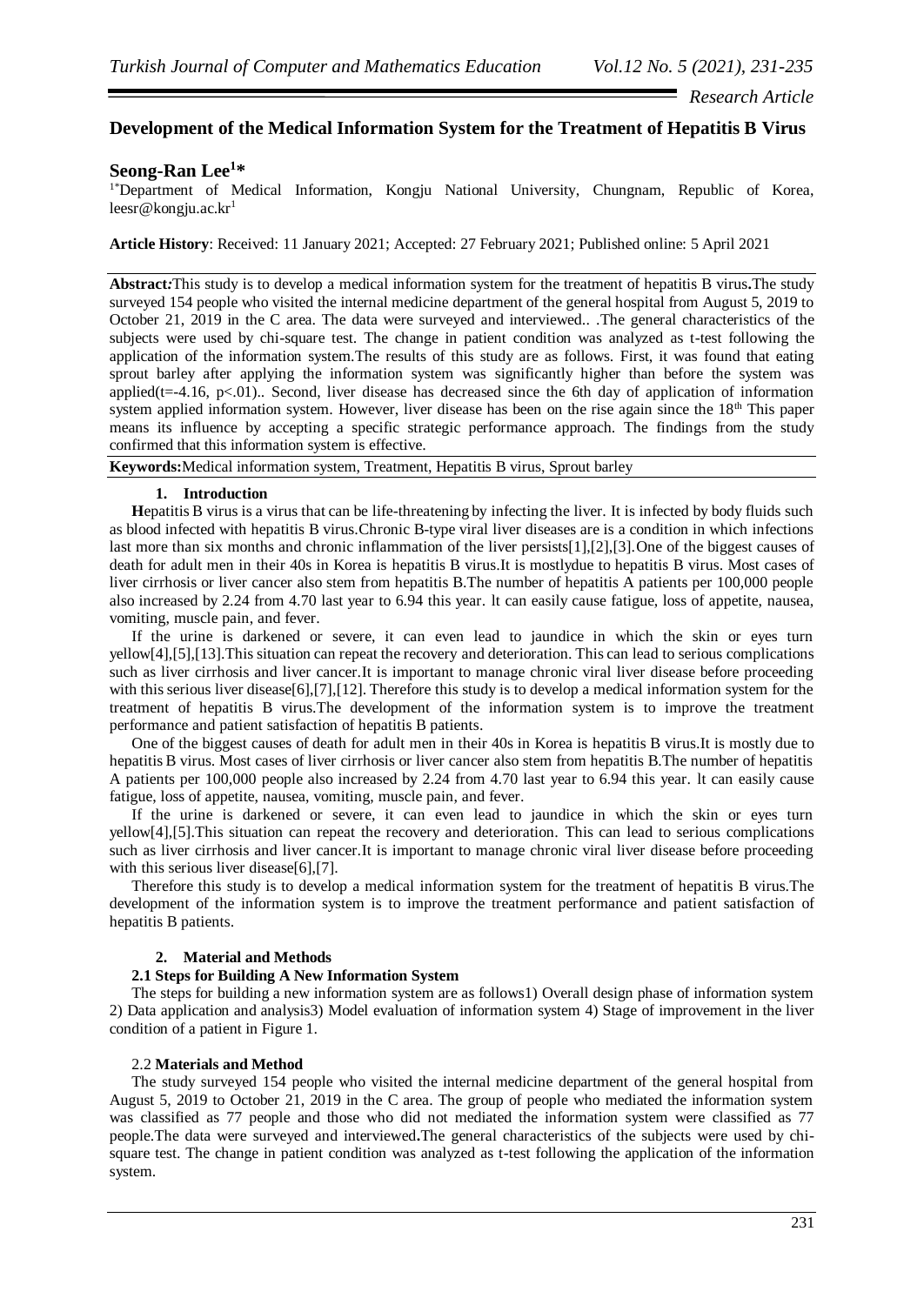

Fig. 1Establishment of a New Information System to Prevent Hepatitis B Virus

# **3. Result**

# **3.1 General Characteristics of Subjects in This Study**

Table 1 was derived general characteristics of subjects in this study. According to gender,men had 58.4% of the experimental group higher than 46.8% of the control group.49.4% of the experimental group over 60 years of age were significantly higher than 35.1% of control group. 27.3% of experimental group with a family history of hepatitis B disease were significantly higher than 13.0% of the control group( $X^2 = 2.84$ , p<.05).

| <b>Variables</b> | <b>Experi</b><br>mental<br>group | Contro<br>l group. | $X^2$ |
|------------------|----------------------------------|--------------------|-------|
|                  | $N(\%)$                          | $N(\%)$            |       |
| Gender           |                                  |                    |       |
| Men              | 45(58.4                          | 36(46.8)           | 4.16  |
| Women            | 32(41.6)                         | 41(53.2)           |       |
| Age              |                                  |                    |       |
| $<$ 49           | 13(16.9)                         | 19(24.7            | 11.73 |
| 50-59            | 26(33.8)                         | 31(40.3)           |       |

| Table 1. General Characteristics of Subjects in This Study |  |  |
|------------------------------------------------------------|--|--|
|------------------------------------------------------------|--|--|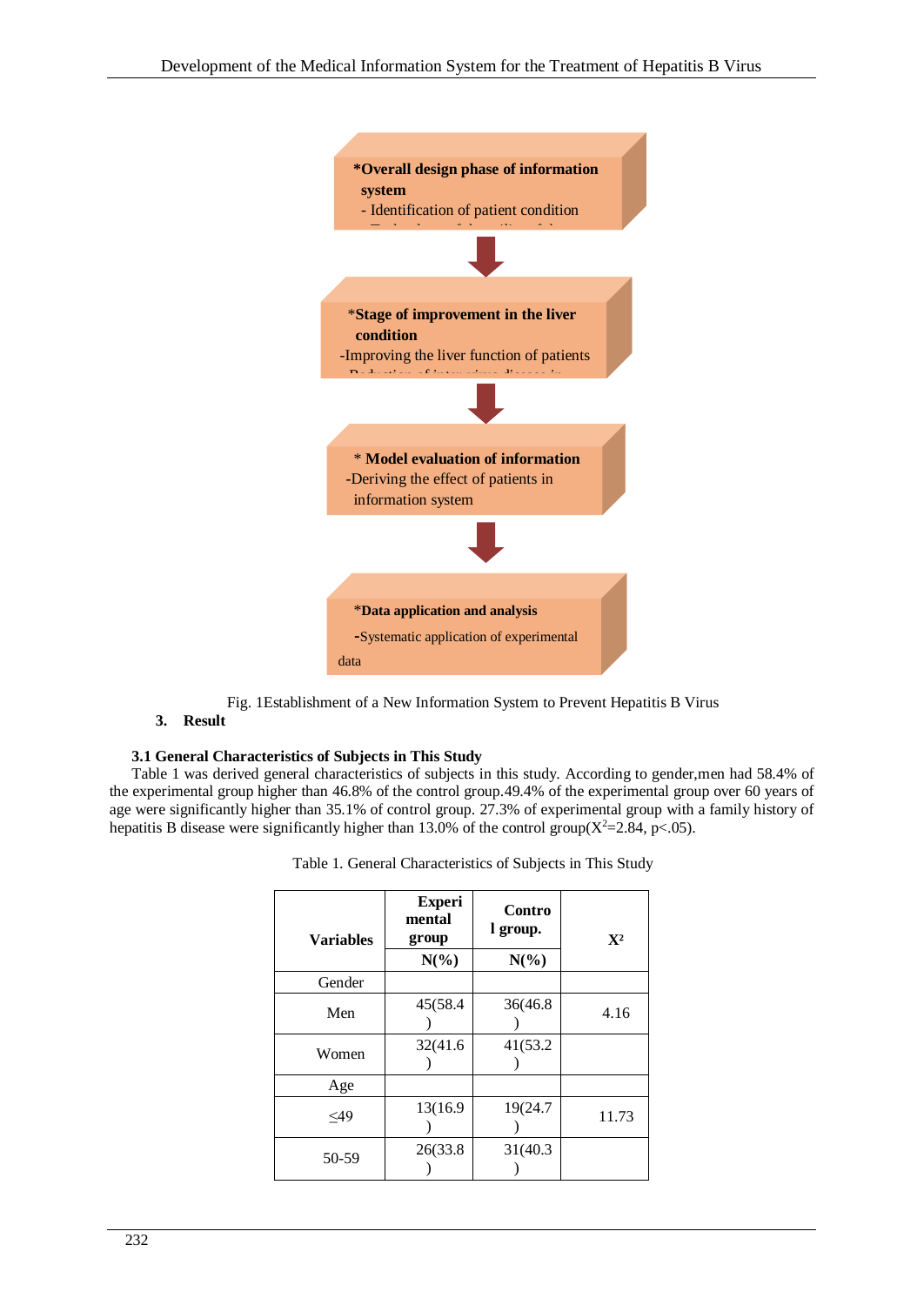| $\geq 60$              | 38(49.4                      | 27(35.1                      |         |
|------------------------|------------------------------|------------------------------|---------|
| Marital<br>status      |                              |                              |         |
| Married                | 52(67.5                      | 58(75.3                      | 8.59    |
| Unmarried              | 16(20.8)                     | 12(15.6                      |         |
| Separation/<br>divorce | 9(11.7)                      | 7(9.1)                       |         |
| Family<br>history      |                              |                              |         |
| Yes                    | 21(27.3                      | 10(13.0                      | $2.84*$ |
| No                     | 56(72.7                      | 67(87.0                      |         |
| Alcohol<br>drinking    |                              |                              |         |
| Yes                    | 34(44,2)                     | 22(28.6                      | $1.73*$ |
| No                     | 43(55.8)                     | 55(71.4)                     |         |
| Total                  | 77(100.<br>$\left( 0\right)$ | 77(100.<br>$\left( 0\right)$ |         |
|                        | * $p<.05$                    |                              |         |

3.2 Changes in Patients According to theApplication of Information System

Table 2shows changes in patients depending *on whether the* information system is applied or not. It was found that eating sprout barley after applying the information system was significantly higher than before the system was applied(t=-4.16,  $p<01$ )

|                     | <b>Before</b>  | After       |          |
|---------------------|----------------|-------------|----------|
| <b>Items</b>        | $Mean \pm S$ . | $Mean\pm$   | t        |
|                     | D              | S.D         |          |
| sprout barley       | $16.85 \pm 1.$ | $39.28 \pm$ |          |
|                     | 38             | 1.74        | 4.16**   |
| Onion intake        | $24.67 \pm 3.$ | $46.03 \pm$ |          |
|                     | 95             | 4.82        | 1,85**   |
| Shoulder            | $29.31 \pm 0.$ | $48.25 \pm$ | 3.2      |
| pressure            | 48             | 0.61        | $9**$    |
| Pineapple           | $31.49 \pm 1.$ | $43.83\pm$  |          |
| intake              | 75             | 1.75        | 1.94*    |
| Finger              | $14.62 + 4.$   | $47.95 \pm$ |          |
| pressure            | 08             | 3.62        | $4.16**$ |
| <b>lntake</b><br>of | $17.38 \pm 03$ | $41.27 \pm$ |          |
| chacha              | 6              | 7.84        | $2.73**$ |
| mushroom            |                |             |          |
| A half hour's       | $32.17 \pm 1.$ | $49.86 \pm$ |          |
| sunshine            | 52             | 1.50        | 1.84**   |
| Toe                 | $20.49 \pm 3.$ | $45.26 \pm$ |          |
| acupressure         | 74             | 3.91        | $3.52**$ |
| Exercise of         | $24.18 \pm 5.$ | $41.39 \pm$ |          |
| muscle              | 91             | 4.63        | $5.19**$ |
|                     |                |             |          |

Table 2. Changes in PatientsAccording to theApplication of Information System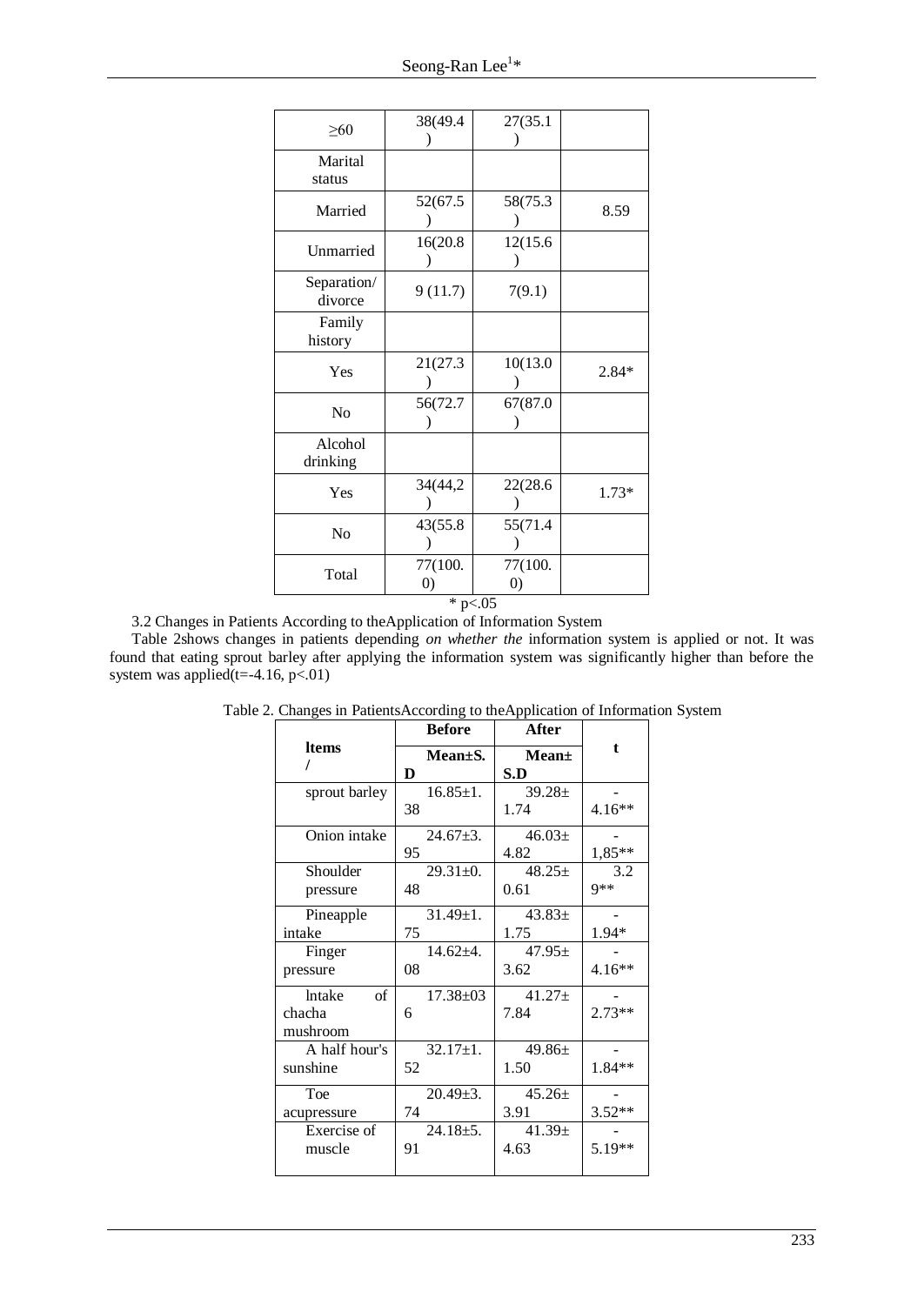| Drinking               | $11.63 \pm 3.$ | $36.86\pm$ | $1.63**$ |
|------------------------|----------------|------------|----------|
| a goji berry           | 95             | 3.84       |          |
| ** $p<01$<br>* $p<.05$ |                |            |          |

### **3.3 Changes in the Patient's Physical Condition**

Figure2 shows the physical health conditionsbeforeand after application **of** the inf**o**rmation system. Liver disease has decreased since the 6th day of application of information system applied information system. However, liver disease has been on the rise again since the 18th

Fig. 2 Changes in the patient's physical condition before and after the application of medical information





### **4. Discussion**

This study measures the effectiveness of the medical information system for the treatment of hepatitis B virus. As a result of this study, the condition of liver disease has been significantly reduced since the application of the information system. This is similar to the study of cirrhosis in prior researches[8],[9]. Excessive alcohol consumption, stress and westernized eating habits, etc. are being exposed to liver diseases. Especially, to prevent liver viruses, people should eat good food for their liver, such as bill berry, pineapple. This was similar to the previous studies in which berries were effective in liver cancer[10].[11]. It is important to use an appropriate information system to improve this liver function.

This contains a lot of anthocyanin and polyphenols, which are effective anti-oxidant enzymes in bilberry, which are effective in improving liver function. According to the results, the immune was strengthened to 10-20% after the application of the information system. In particular, it was confirmed that eating sprout barley is effective in improving liver. This paper means its influence by accepting a specific strategic performance approach. The findings from the study confirmed that this information system is effective. It has been confirmed that inter-virus disease can be prevented from worsening due to the intervention of the information

### **5. Conclusion**

This study analyzes the effectiveness of the application of the medical information system to prevent hepatitis B virus. The change in patient condition was analyzed as t-test following the application of the information system. The results of this study are as follows. First, it was found that eating sprout barley after applying the information system was significantly higher than before the system was applied( $t=-4.16$ , p $<01$ ). Liver disease has decreased since the 6th day of application of information system applied information system. However, liver disease has been on the rise again since the  $18<sup>th</sup>$  This paper means its influence by accepting a specific strategic performance approach. The findings from the study confirmed that this information system is effective.

### **References**

- 1. Williams, L. T., Goldstein, S. T., Tufa, J.,Tauilli, S., Margolis, H. S., and Mahoney, F. J. (2003). Long Term Antibody Response to Hepatitis B Vaccination Begniing at Birth and to Subsequent Booster Vaccination, *Pediatr lnfect Dis J*, . 22(2), 157-163. DOI : 10.1097/01.inf.0000050463.28917.25 1
- 2. Lee , S. J. (2001). A Study on the Change of HBsAg and Anti HBs Positivies for ARecent 15 year Period in Korea, *Korean J Hepatol, .*7(3), 299-307.
- 3. Cho, Y. K.,and Song, B. C. (2012).Prevention of Viral Hepatitis and Vaccination. *K o r e a n J M e d*, 82(2), 123-133, DOI : 10.3904/kjm.2012.82.2.123